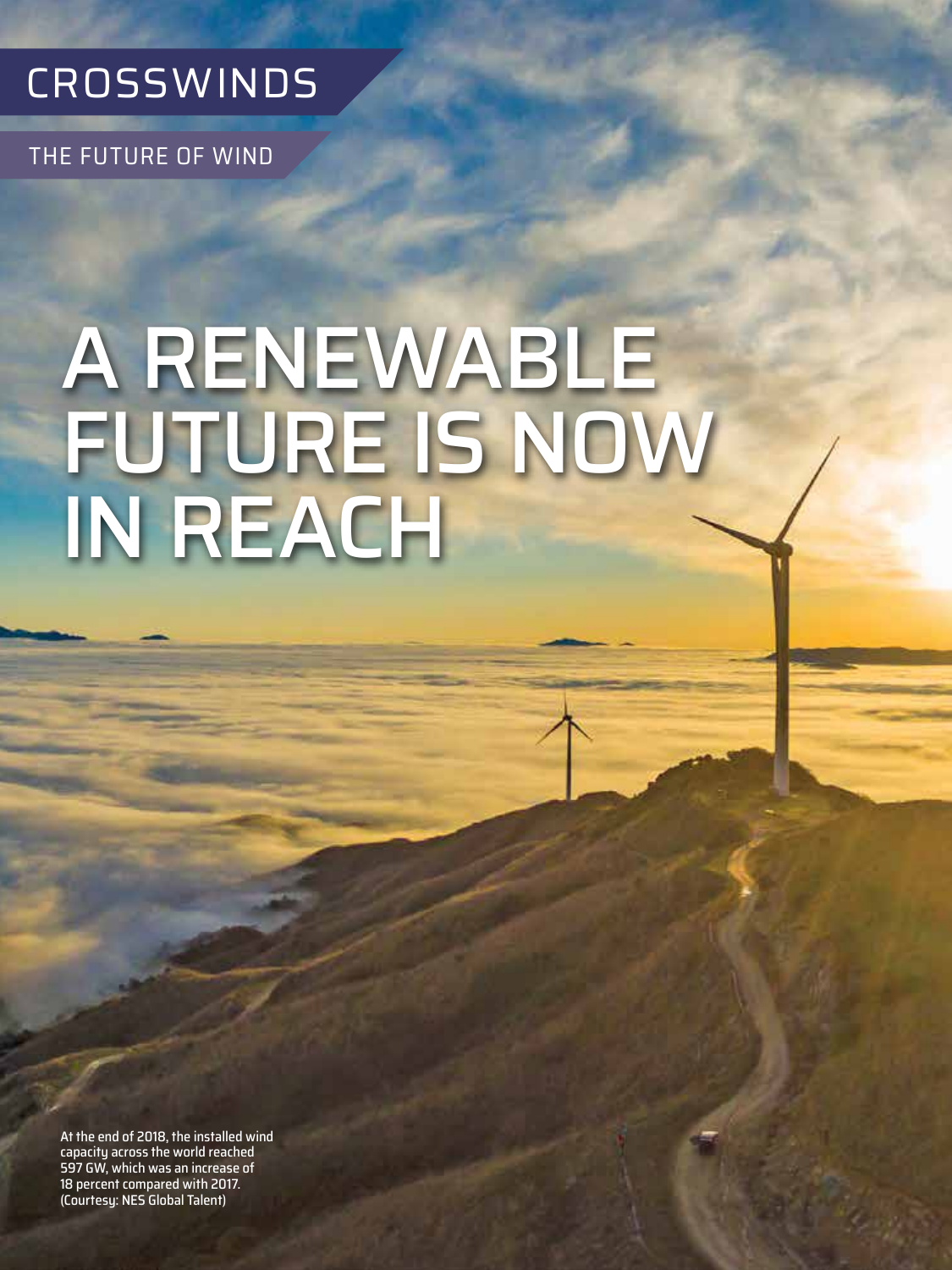*As the energy industry evolves, companies and technicians need to be mobile, innovative, technology-focused, and work to ensure knowledge is shared and a competitive advantage is gained.*

**By DUSTIN HOUSE**

**COMMONG COMMONG CONCRETERTM** ompanies in the renewable energy industry have historically faced cost challenges in creating a sustainable business model, preventing renewable energy sources from challenging traditional oil ompanies in the renewable energy industry have historically faced cost challenges in creating a sustainable business model, preventing renewable energy sources from challenging traditional oil and gas. and solar energy for low-carbon electric power generation are reducing in cost, boosting the global renewable energy capacity. This means that for the first time in history, a renewable future is within our grasp, bringing with it both a plethora of job opportunities for skilled professionals and growing talent pools for companies seeking to staff their worksites.

#### RENEWABLE ENERGY INVESTMENT

The sustainability of our energy sources is vitally important for our planet, and this is driving many major energy companies to invest in alternative power sources. Several major oil companies, such as Royal Dutch Shell, ExxonMobil, BP, and Chevron have all entered into the renewable energy sector and invested in non-fossil fuel businesses. Because of this, energy consumers are seeing utility-scale solar and wind, combined with the battery storage needed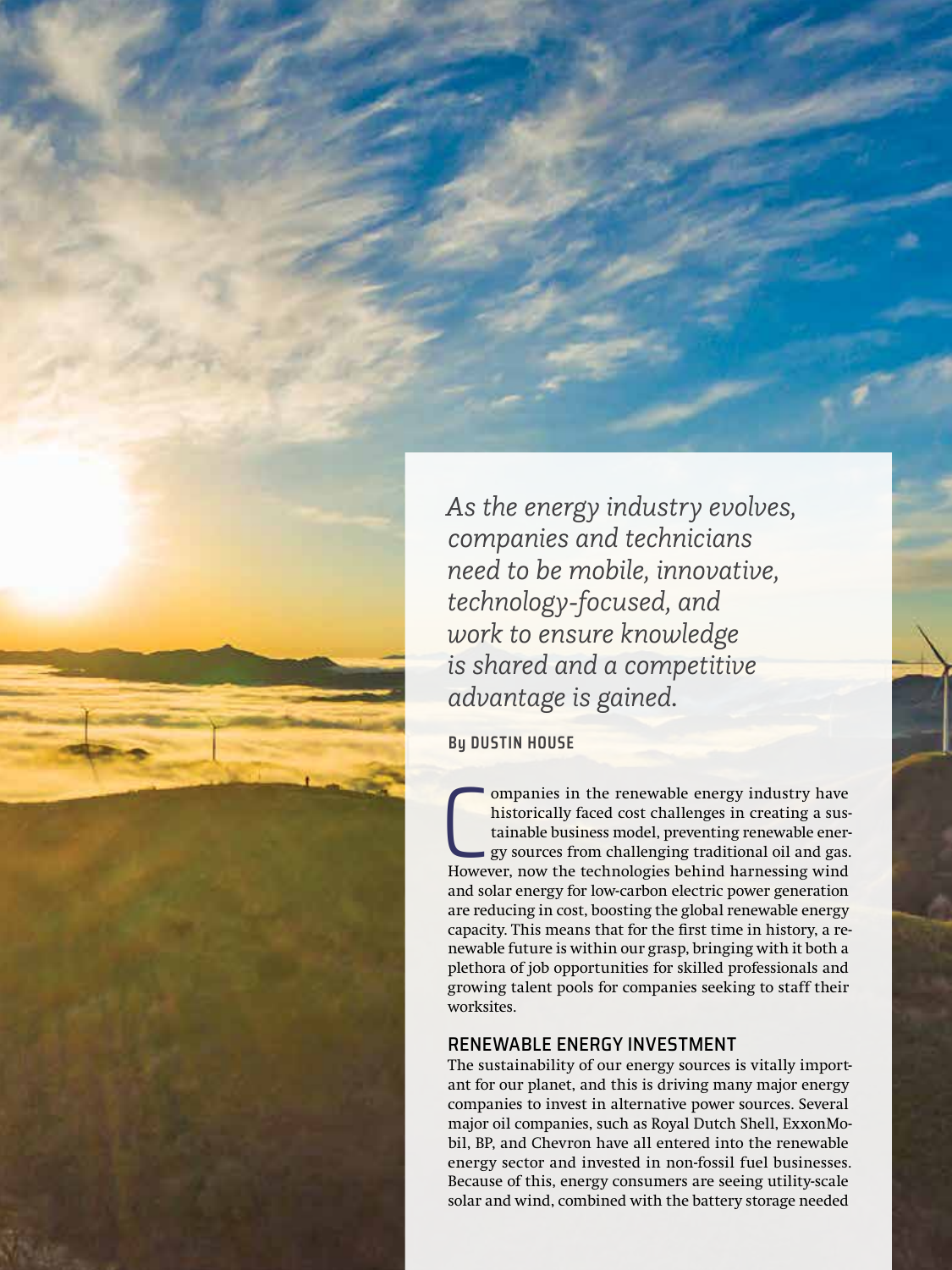# CROSSWINDS THE FUTURE OF WIND



Utility providers are not only seeing falling costs in the technology needed to harness renewable power, but also seeing the installation costs follow suit. (Courtesy: NES Global Talent)

to implement these power sources, becoming increasingly more competitive and attainable. The renewables industry is experiencing remarkable advances in cost-competitiveness because technologies that were once immature and hugely expensive are becoming a thing of the past.

Between 2009 and 2017, prices dropped by 76 percent for solar panels and by 34 percent for wind turbines, making them, for the first time, more competitive alternatives to fossil fuels and other low-carbon energy sources such as hydropower and nuclear.

Utility providers are not only seeing falling costs in the technology needed to harness renewable power, but also seeing the installation costs follow suit, especially when more established technologies of onshore wind and photovoltaic (PV) solar are concerned. Projects that initiated construction at the start of 2019 cost \$50 per megawatt-hour, which is 10 percent lower than it was this time last year, and solar projects are, on average, 18 percent cheaper at \$57 per MWh.

#### RENEWABLES PLAYING A VITAL ROLE

Renewable energy may be becoming more affordable, but it's still not able to take on the full weight of providing power to our homes and communities. According to the U.S. Energy Information Administration (EIA), in 2017, the average annual electricity consumption for a U.S. residential utility customer was 10,399 kilowatt-hours (kWh), with an average of 867 kWh per month. Louisiana had the highest annual electricity consumption at 14,242 kWh per residential customer, and Hawaii had the lowest at 6,074 kWh per residential customer. The criticism has always been that renewables can't meet residents' electricity demands as the sun doesn't always shine, and the wind doesn't always blow. This is where fossil fuels, currently, have a significant advantage.

However, there is a crucial role renewables can play thanks to battery storage. Battery storage can provide "dispatchable power," meaning it can be delivered when it's needed, rather than only at the time it's being generated.